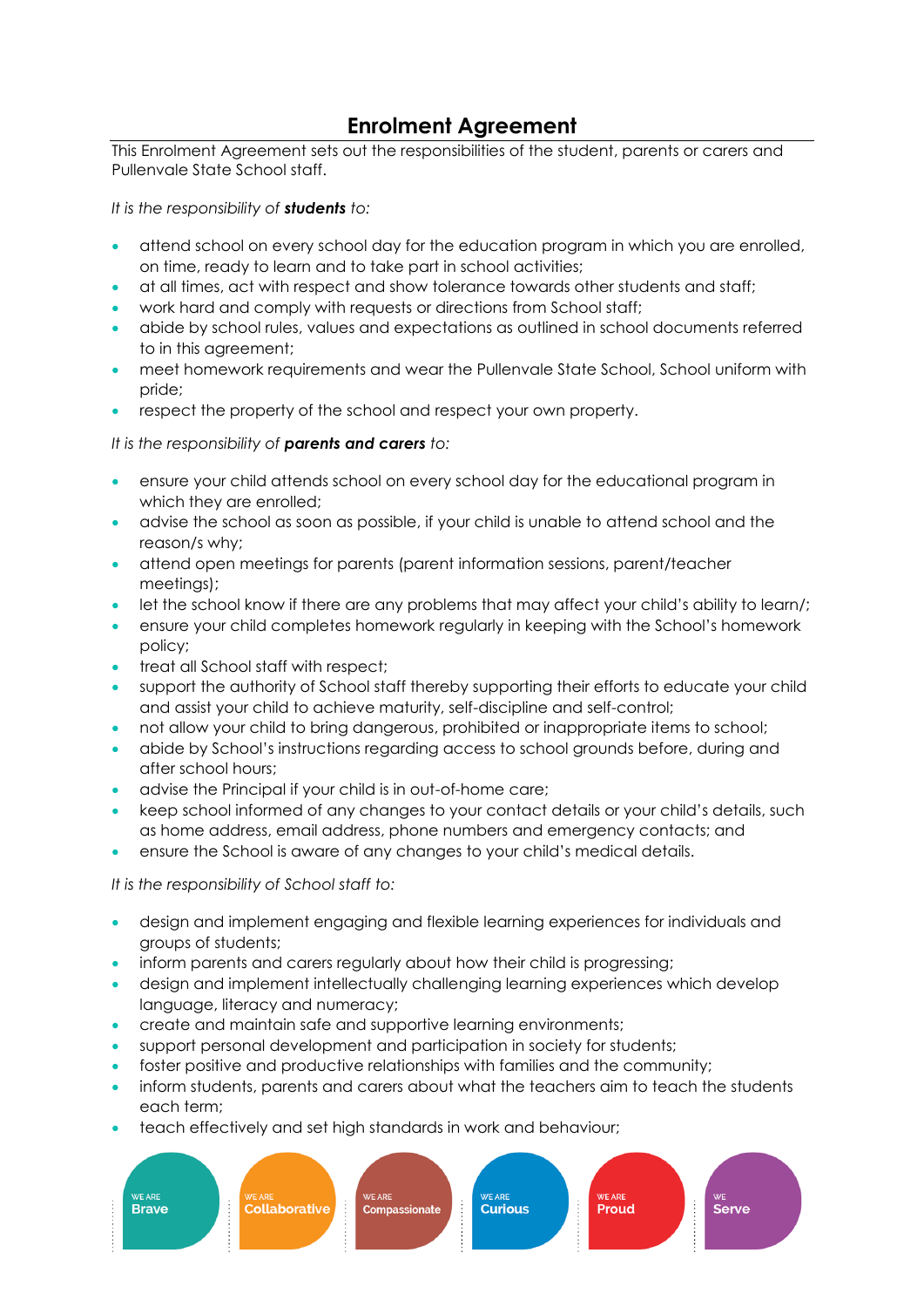- clearly articulate the School's expectations regarding the Responsible Behaviour Plan for Students and the Pullenvale Uniform Policy.
- ensure that parents and carers are aware that the school does not have personal accident insurance cover for students;
- advise parents and carers of extra-curricular activities operating at the school in which their child may become involved (eg sports program, chaplaincy program);
- set, mark and monitor homework regularly in keeping with the School's homework policy;
- contact parents and carers as soon as possible if the School is concerned about the child's school work, behaviour, attendance or punctuality;
- notify parents of an unexplained absence of their child as soon as practicable on the day of the student's absence;
- deal with complaints in an open, fair and transparent manner in accordance with departmental policy;
- treat students, parents and carers with respect.

The Enrolment Package for Pullenvale State School includes:

- ❑ A summary of the Responsible Behaviour Plan for Students (an option of a hard copy of the full document is available upon request; soft copy is available via the School website);
- ❑ Uniform policy;
- ❑ Voluntary contribution information;
- ❑ Booklist and Resource Scheme information;
- ❑ Media consent;
- ❑ Acceptable use of ICT facilities and devices (years 2 & 3);
- ❑ Cellular Device Policy
- ❑ BYOD / CYOD documentation (years 4,5,6);
- ❑ Prep Handbook (Prep only).

### I acknowledge:

- ❑ That I have read and understood the responsibilities of the student, parents and carers, and the School staff as outlined in this document; and
- ❑ That information about the School's current rules, policies, program and services, as outlined above, has been provided and explained to me.

| Student signature | Parent/Carer signature | - On behalf of<br>Pullenvale State School |
|-------------------|------------------------|-------------------------------------------|

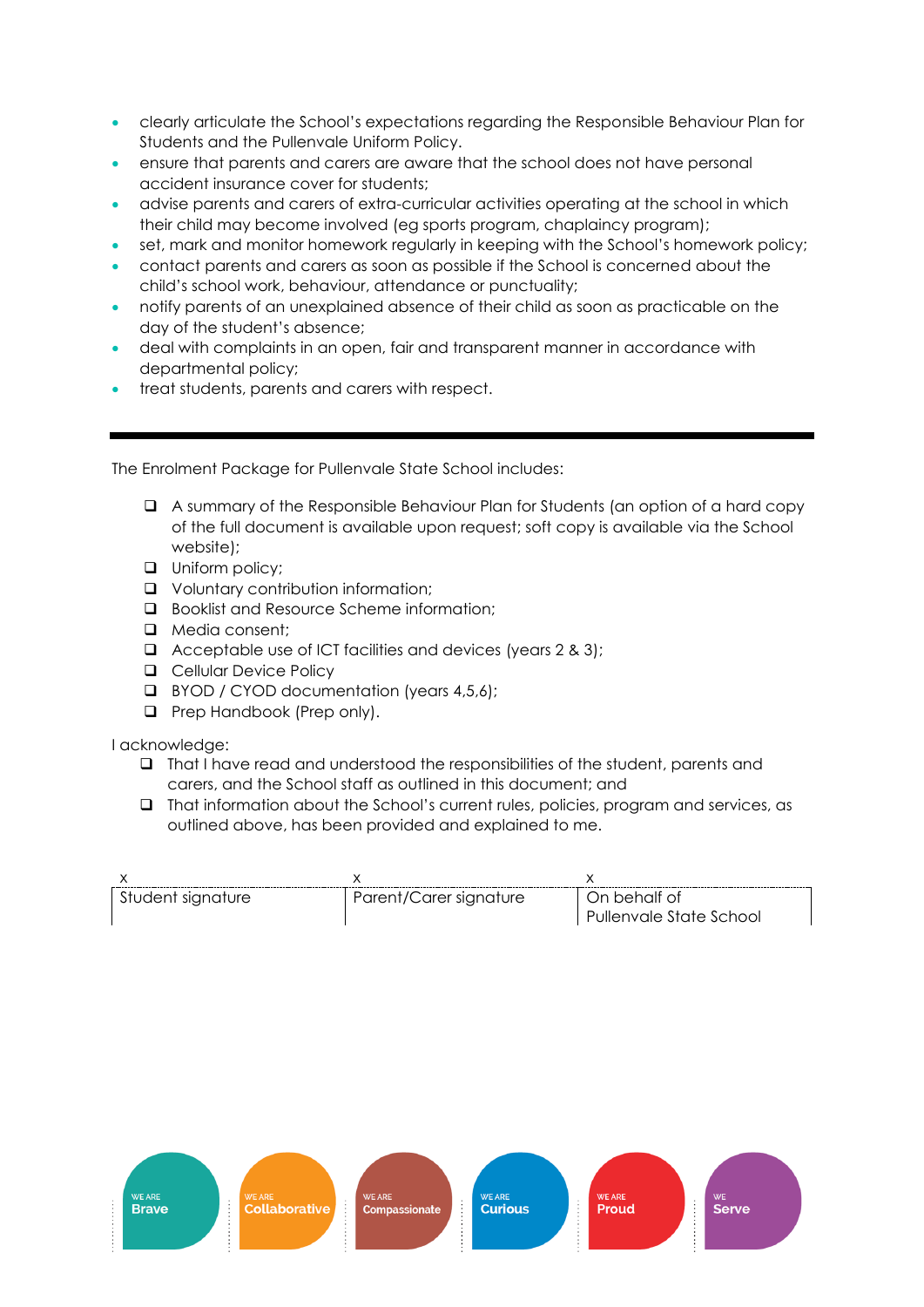# **Behaviour Policy (Summary)**

Pullenvale State School is committed to providing a safe, respectful and disciplined learning environment for students and staff, where students have opportunities to engage in quality learning experiences and acquire values supportive of their lifelong wellbeing. All areas of Pullenvale State School are learning and teaching environments.

Our Responsible Behaviour Plan outlines our system for facilitating positive behaviours, preventing problem behaviour and responding to unacceptable behaviours. Through our School plan, shared expectations for student behaviour are evident to everyone, assisting Pullenvale State School to create and maintain a positive and productive learning and teaching environment.

A current copy of the Pullenvale State School Responsible Behaviour Plan is available through our School website: [https://pullenvaless.eq.edu.au](https://pullenvaless.eq.edu.au/) or in hard copy from the office.

Our School community has identified the following School rules to teach and promote our high standards of responsible behaviour. At Pullenvale State School, being responsible is to:

- Be safe
- Be respectful
- Be a learner

Our School rules have been agreed upon and endorsed by all staff and our Pullenvale State School Parents & Citizens Association. They are aligned with the values, principles and expected standards outlined in Education Queensland's Code of School Behaviour.

At Pullenvale State School we make systematic efforts to prevent problem student behaviour by teaching and reinforcing expected behaviours on an ongoing basis. All students are explicitly taught the 'Classroom Behaviour Zones' and 'Zones of Regulation'. We have a range of proactive and preventative processes and strategies to support students to be the best that they can be.

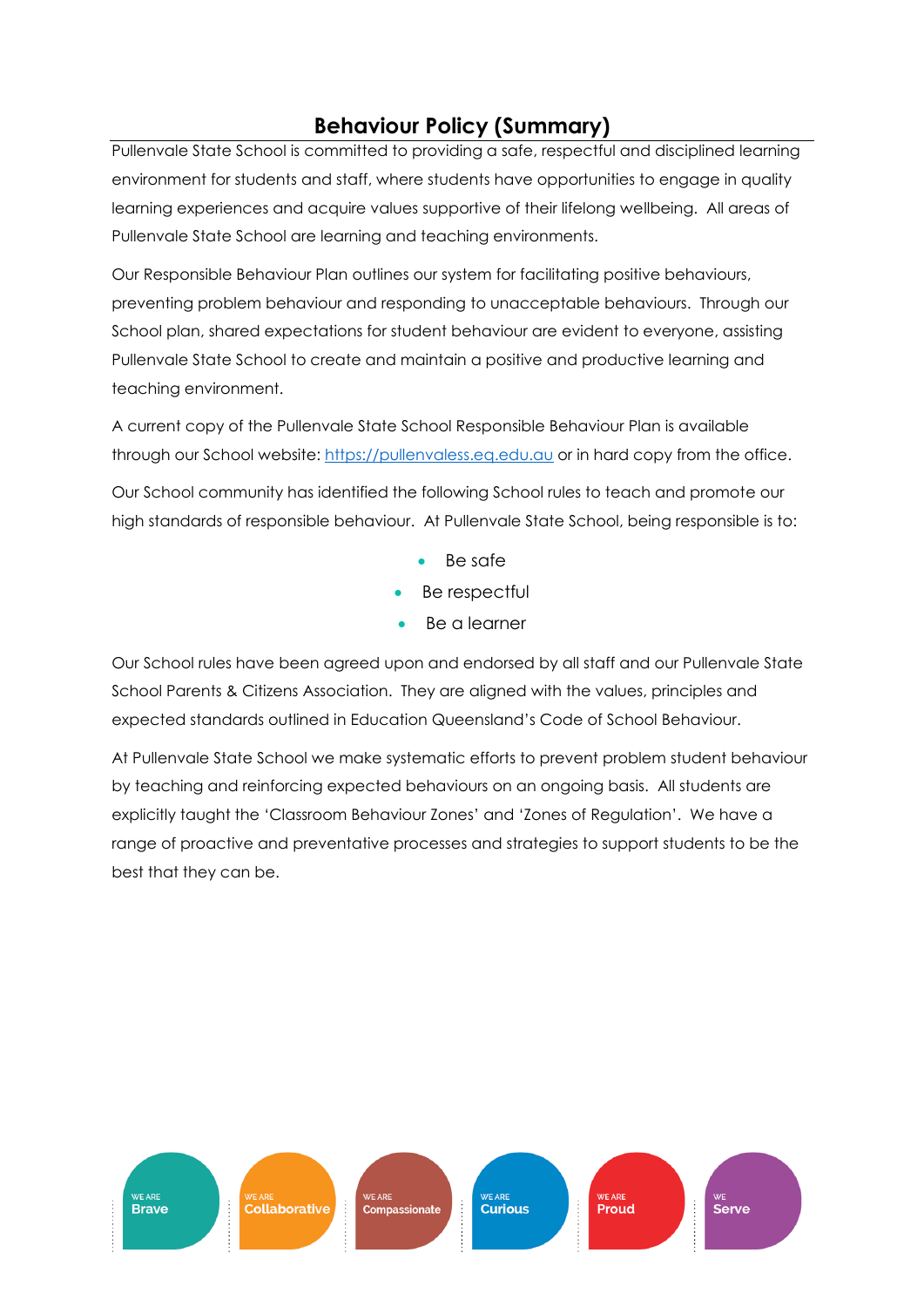# **Internet and School Network Access Agreement**

#### **Student Name: \_\_\_\_\_\_\_\_\_\_\_\_\_\_\_\_\_\_\_\_\_\_\_\_\_\_\_\_\_\_\_\_\_\_\_\_\_\_\_\_\_\_\_\_\_\_\_\_\_\_\_\_\_**

I have read and understood Pullenvale State School's Computer Network and Internet Acceptable Use Policy and agree to abide by guidelines provided.

While using the Internet, if I accidentally come across something that is illegal, dangerous or offensive, I will:

- a) clear any offensive pictures or information from my screen; and
- b) immediately, quietly, inform my teacher.

I will not reveal home addresses or phone numbers – mine or anyone else's. I will not use another person's username for any reason. I will not use the internet to annoy or offend anyone else.

I understand that if the school decides I have broken these rules, appropriate action will be taken. This may include the loss of Internet and/or school network access for a period of time.

| (Student's name)      | (Year Level) |  |
|-----------------------|--------------|--|
| (Student's signature) | (Date)       |  |

#### **Parent or Guardian**

I understand that the use of the school network and the Internet can provide students with valuable learning experiences.

I also understand that it gives access to information on computers around the world; that the school cannot control what is on those computers; and that a very small part of that information can be illegal, dangerous or offensive.

I accept that, while teachers will always exercise their duty of care, protection against exposure to harmful information will depend finally upon responsible use by students.

I believe (Name of student) understands this responsibility, and I hereby give my permission for him/her to use the school network and access the Internet under the school rules. I understand that students breaking these rules will be subject to appropriate action by the school. This may include the loss of Internet and/or school network access for a period of time.

(Parent's /Carer's name)

(Parent's /Carer's signature) \_\_\_\_\_\_\_\_\_\_\_\_\_\_\_\_\_\_\_\_\_\_\_\_\_\_\_\_\_\_\_\_\_\_(Date) \_\_\_\_\_\_\_\_\_\_

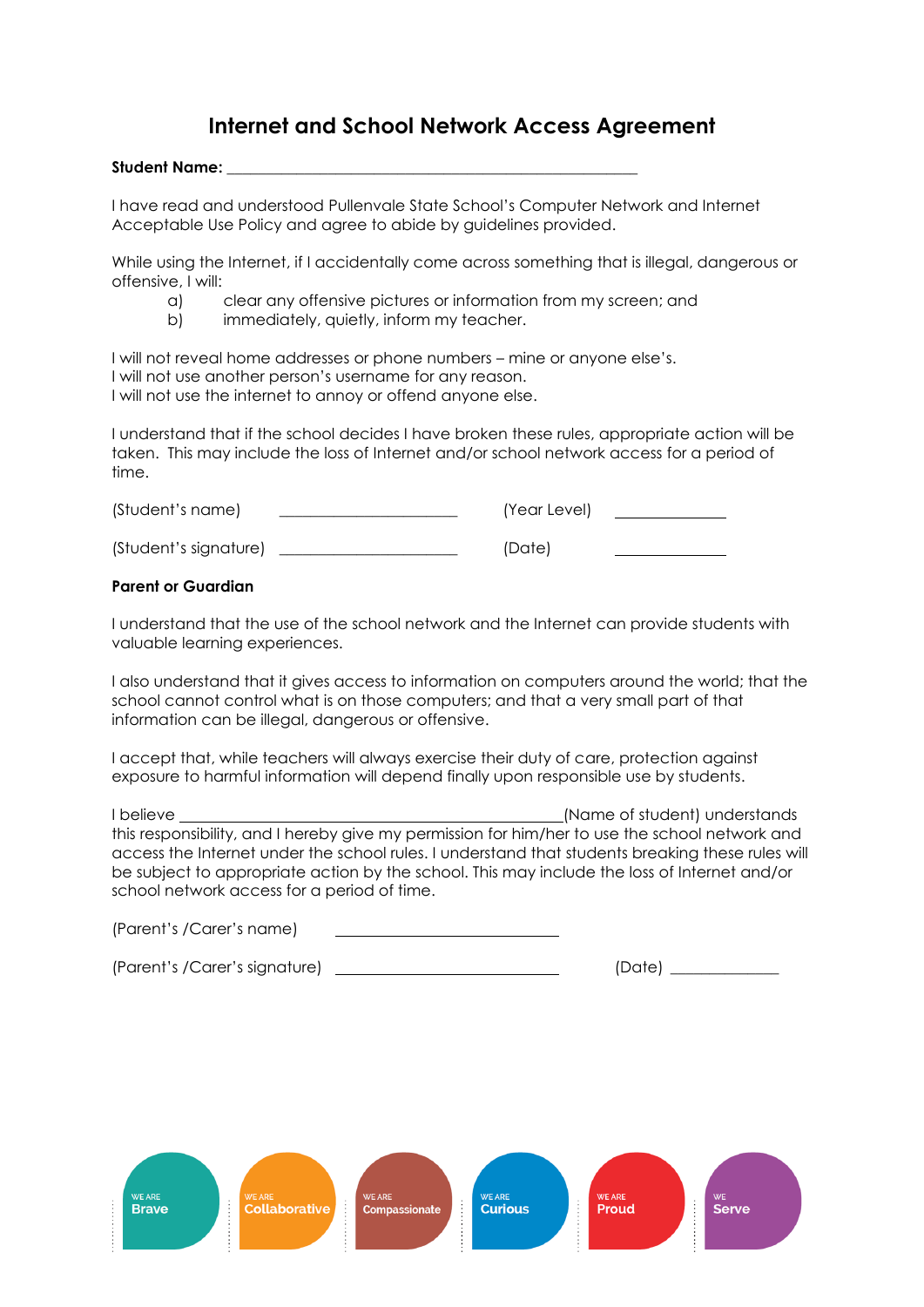The Student Resource Scheme (Scheme) is designed to offset the cost to families of the provision of education resources associated with your child's education. These resources enhance your child's educational experience and assist them to fully engage with the curriculum.

The Scheme provides for the needs of all students in the specific year level together with specific goods and services consumed by your child which are related to individual subjects undertaken by your child. The Scheme provides parents with the opportunity to financially benefit from the School's bulk purchasing arrangements. The Scheme also enables teachers to differentiate the materials provided to students on a 'needs' basis.

In the case of Prep for 2022, the Scheme was \$140 per student for the year. This is in the place of the traditional 'booklist'. We anticipate an increase for 2023 (\*the Scheme will include registration in web-based programs and art levy – currently invoiced separately). The payment may be paid in a single payment, paid off over an agreed, negotiated period. Please see the Business Manager to make these confidential arrangements.

Parents who choose not to participate in the scheme will be responsible for providing their child with all the items that would otherwise be provided to the student by the scheme to enable their child to engage with the curriculum. As the Scheme operates for the benefit of participating families and is funded solely from participation fees, resources provided by the Scheme will not be issued to students whose parents choose not to participate in the Scheme.

| The Scheme includes:                     | The Scheme <b>does not</b> include:        |
|------------------------------------------|--------------------------------------------|
| Stationery (scrap books, exercise books, | Excursions                                 |
| homework folders etc)                    | Incursions                                 |
| Consumables such as glue, pencils, felt  | Camps                                      |
| pens, whiteboard markers, etc.           | Extra-curricular activities                |
| Art materials                            | Uniform                                    |
| Photocopying                             | Specialist services                        |
|                                          | Web-based licenses (eg Reading Eggs) *2022 |

Thank you for supporting Pullenvale State School.

Please complete the Participation Agreement Form and return with your enrolment pack at the enrolment interview.

Students in years 1-6 will be issued with a booklist in term 4 for the following school year. The school receives a commission on sales through the provider. These funds are used to replenish materials in our library.

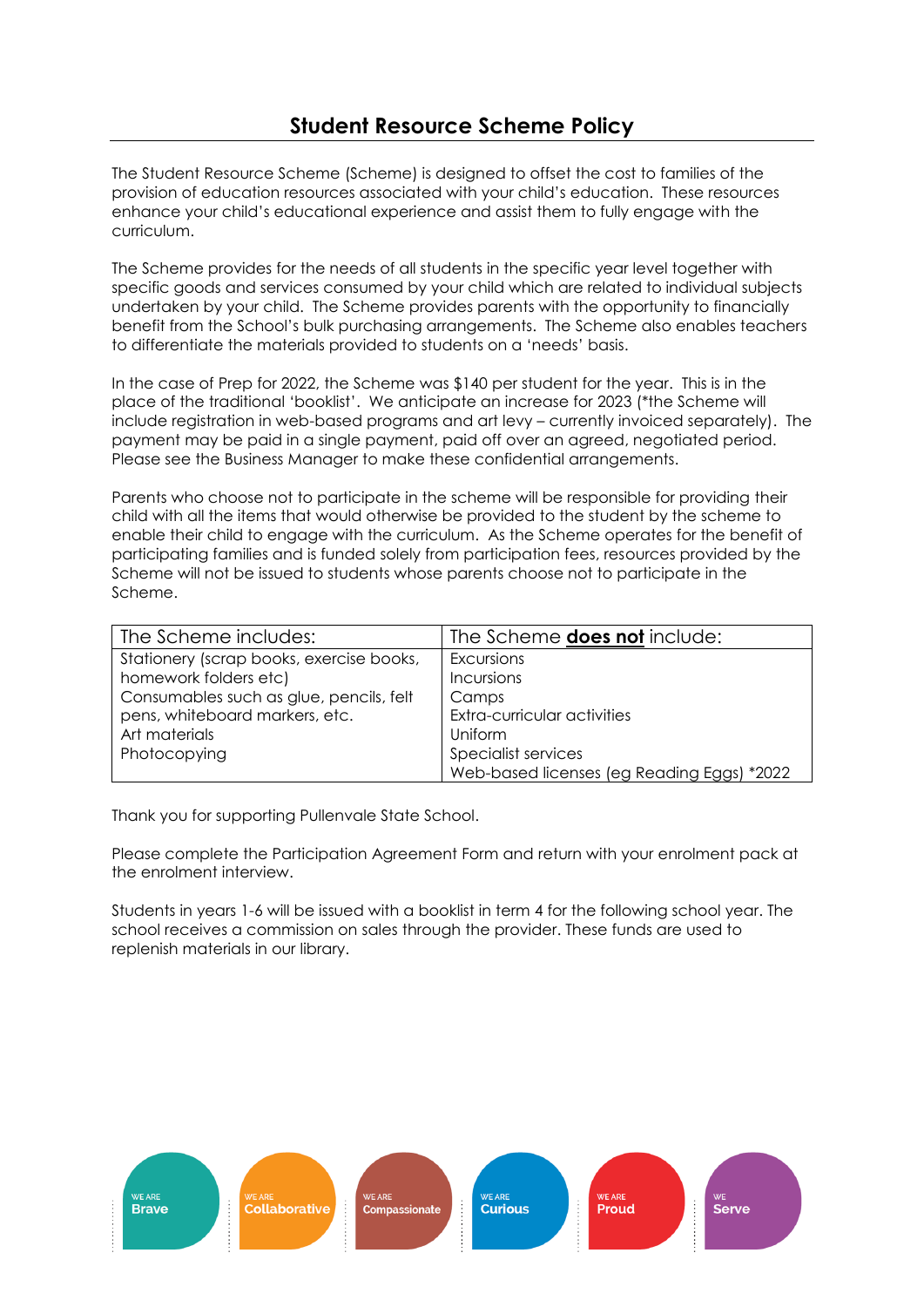# **Uniform Policy**

Pullenvale State School is committed to providing a safe, respectful and disciplined learning environment for students and staff, where students have opportunities to engage in quality learning experiences and acquire values supportive of their lifelong wellbeing. All areas of Pullenvale State School are learning and teaching environments.

This policy is in line with Section 360 of the *Education (General Provisions) Act 2006.* Pullenvale State School is a 'uniform' school. All students must wear the correct uniform at all times\*. Our School supports the intention of a dress code in providing a safe and supportive teaching and learning environment by:

- *promoting a safe environment for learning by enabling ready identification of students of the school;*
- *promoting an effective teaching and learning environment by eliminating the distraction of competition in dress and fashion at the school;*
- *promoting a supportive environment at the school by fostering a sense of belonging;*
- *fostering mutual respect among individuals at the school by minimising visible evidence of economic, class or social differences; and*
- *assisting students to develop pride in themselves and the school.*

No student is permitted to attend an excursion or represent the School unless the student is in full School uniform. Parental notes do not override this policy. Students who present in items of non-uniform are to remain at school. The only exceptions to this are those excursions, field trips, camps etc that do not require the wearing of a uniform. This information will be explicitly detailed in permission notes.

Persistent non-compliance with the Pullenvale State School uniform code will be managed in line with sanctions outlined in the *Education (General Provisions) Act 2006*. The School uniform is accepted as normal attire for students attending Pullenvale State School. Parents enrol their child at this school on the understanding that **full School uniform** will be worn at all times.

We care about our students, their safety and their image in the community and believe that their appearance is a very significant visible communicator about our School. This policy is tabled at the Parents & Citizens Association at the commencement of each school year for review.

On the pages following, it clearly depicts the items of clothing that are the Pullenvale State School – School uniform. All items listed (excluding shoes) are available from the Weareco Uniform Shop, located at our school. The opening times of our uniform shop are detailed on the School website.

\*In the event of a student not wearing uniform, a student may be asked by the Principal or Deputy Principal to change into a compliant uniform. A note from a parent is required and the student should proceed to administration where every effort will be made to provide a uniform.